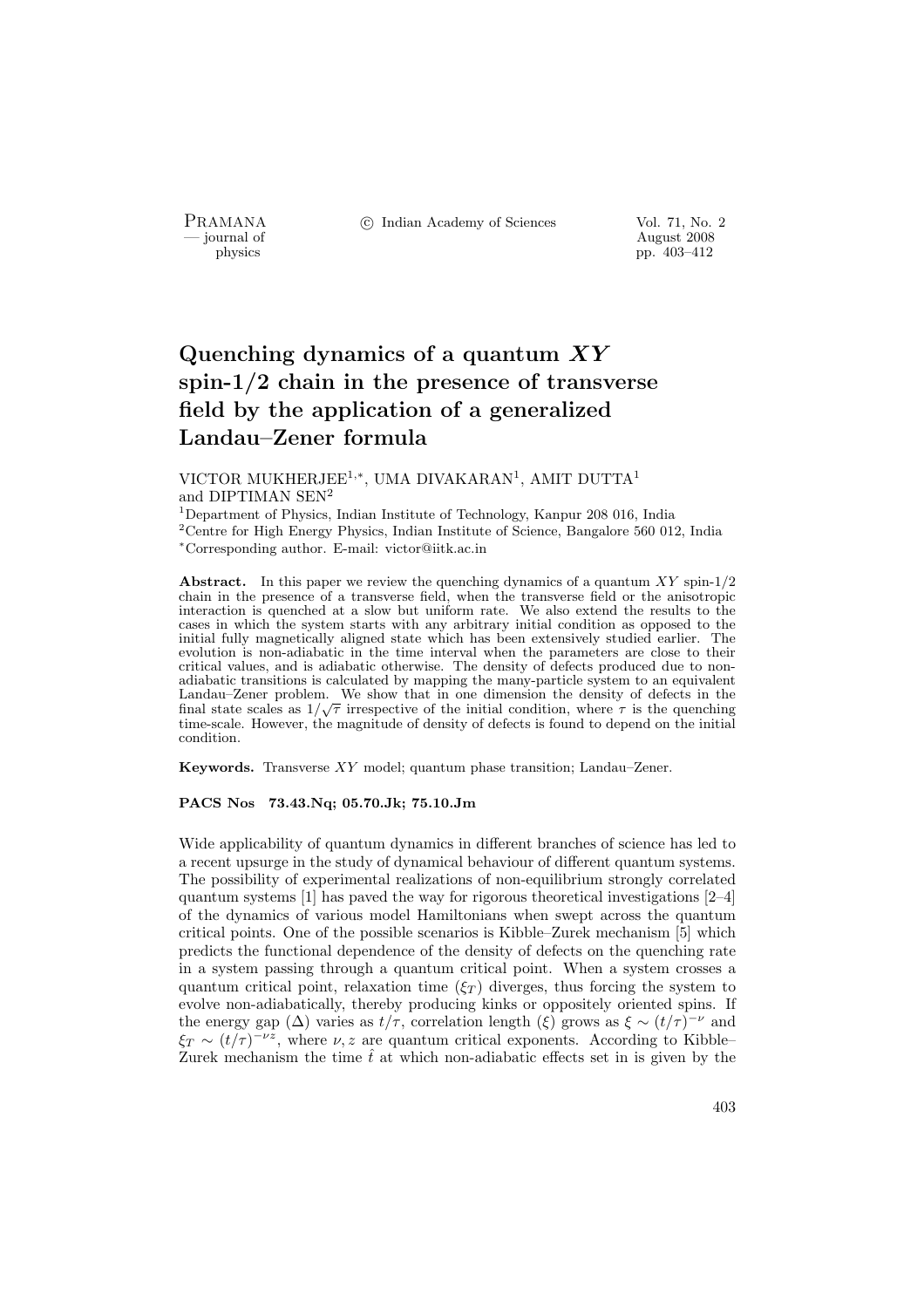condition  $(\hat{t}/\tau)^{-\nu z} = \Delta/\frac{d}{dt}(\Delta)$  yielding  $\hat{t} = \tau^{-\nu z/(\nu z + 1)}$ . Therefore, the length scale  $(\hat{\xi})$  varies as  $\hat{\xi} \sim (\hat{t})^{1/z} \sim (\tau)^{-\nu/(\nu z+1)}$ . The defect density of the final state is therefore given by  $n \sim 1/\hat{\xi}^d \sim 1/\tau^{\nu d/(\nu z+1)}$ , where d is the spatial dimensionality. For a transverse Ising model in  $d = 1$  we get  $\nu = z = 1$  which gives  $n \sim 1/\sqrt{\tau}$ . Recently, rigorous calculations using LZ formula [6] has shown that  $1/\sqrt{\tau}$  scaling behaviour of the kink density is valid in the case of quenching dynamics of transverse Ising and  $XY$  spin chain [5,7–11]. We should also mention that some other studies on gapless systems and two-dimensional Kitaev model show violation of Kibble– Zurek prediction [12].

It is well-known that the transverse Ising and transverse  $XY$  chain Hamiltonians can be reduced to two-level problems in Fourier space following fermionization via Jordan–Wigner transformation [13]. The LZ formula turns out to be very helpful in calculating the transition probability to the excited state of a two-level system when a parameter in the Hamiltonian is changed at a slow but uniform rate. In this work we review the results of quenching dynamics of a transverse  $XY$  spin chain where the initial state is fully magnetically aligned [7,8]. We also find out the defect density in the final state when the initial state is partially polarized using a generalized version of the LZ formula. We show that the kink density still scales as  $1/\sqrt{\tau}$  for large  $\tau$  in  $d=1$  though the magnitude of the density of kinks depends on the initial ground state.

Our system of interest is an anisotropic spin- $1/2$  XY model with transverse field given by

$$
H = -\frac{1}{2} \sum_{n} (J_x \sigma_n^x \sigma_{n+1}^x + J_y \sigma_n^y \sigma_{n+1}^y + h \sigma_n^z), \tag{1}
$$

where the  $\sigma$ 's are Pauli spin matrices satisfying the usual commutation relations. h denotes the transverse magnetic field, whereas  $J_x$  and  $J_y$  are strengths of ferromagnetic couplings along x- and y-directions respectively. In this work,  $J_x$ ,  $J_y$ and  $h$  are chosen to be non-random. In order to explore the phase diagram of the Hamiltonian, we initially choose time-independent values of the parameters. In the limit  $J_y = 0$ , Hamiltonian in eq. (1) reduces to the transverse Ising model [14], while for  $J_x = J_y$  it describes an isotropic XY model in a transverse field [13]. The Hamiltonian in eq. (1) can be exactly diagonalized using the Jordan–Wigner transformation which maps a system of spin- $1/2$ 's to a system of spinless fermions [13,15,16]. The Jordan–Wigner transformation of spins to fermions is given by

$$
c_n = \left(\prod_{j=-\infty}^{n-1} \sigma_j^z\right) (-1)^n \sigma_n^-,
$$
  

$$
c_n^{\dagger} = \left(\prod_{j=-\infty}^{n-1} \sigma_j^z\right) (-1)^n \sigma_n^+,
$$
 (2)

where  $\sigma_n^{\pm} = (\sigma_n^x \pm i \sigma_n^y)/2$  are the spin raising (lowering) operators. The relation between  $\sigma_n^z$  and fermion operators is given as  $\sigma_n^z = 2c_n^{\dagger}c_n - 1$ ; thus the presence (absence) of a fermion at site  $n$  implies a spin-up (down) state. In terms of fermion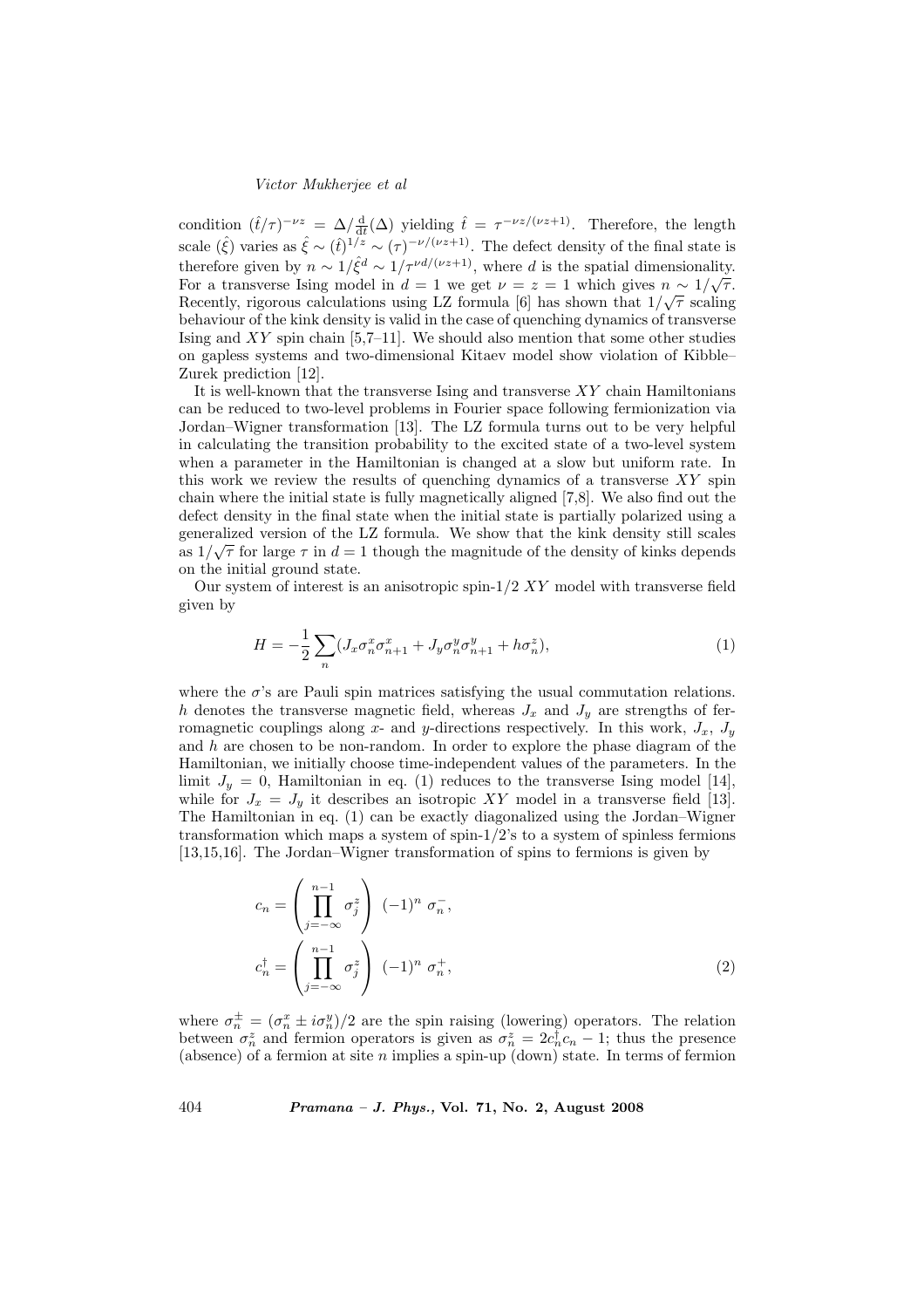#### Quenching dynamics of a quantum  $XY$  spin-1/2 chain

creation and annihilation operators, the above Hamiltonian can be rewritten in Fourier space with a periodic boundary condition as

$$
H = -\sum_{k>0} \{ [(J_x + J_y)\cos k + h] (c_k^{\dagger} c_k + c_{-k}^{\dagger} c_{-k})
$$
  
 
$$
+ i(J_x - J_y)\sin k (c_k^{\dagger} c_{-k}^{\dagger} - c_{-k} c_k) \}.
$$
 (3)

This Hamiltonian being quadratic in the fermion operators can be diagonalized using the standard Bogoliubov transformation. The gap in the excitation spectrum is given by  $[13,15]$ 

$$
\epsilon_k = [h^2 + J_x^2 + J_y^2 + 2h(J_x + J_y)\cos k + 2J_xJ_y\cos 2k]^{1/2}.
$$
 (4)

We probe the regions at which the gap given in eq. (4) vanishes. The vanishing of the gap at  $h = \mp (J_x + J_y)$  at wave vectors  $k = 0$  and  $\pi$  signals a quantum phase transition from a quantum paramagnetic phase to a ferromagnetically ordered phase. This transition belongs to the universality class of the transverse Ising model [14,15] and is therefore referred to as the 'Ising' transition. The gapless line  $J_x = J_y$  $(|h| < |J_x + J_y|)$  separates two phases ferromagnetically ordered along x- and ydirections, denoted by  $FM_x$  and  $FM_y$  respectively, and the corresponding phase transition is called the 'anisotropic transition'. When  $J_x > J_y$  the ferromagnetic ordering is in the x-direction, and hence it is in  $\text{FM}_x$  phase while it is the other way round in the  $\overline{FM}_y$  phase. Each ferromagnetically ordered phase is further divided into a commensurate and an incommensurate region with the incommensurate wave vector  $k_0$  given by

$$
\cos k_0 = -\frac{h(J_x + J_y)}{4J_x J_y}.\tag{5}
$$

On the anisotropic phase boundary  $J_x = J_y$ , the incommensurate wave vector therefore picks up a value  $k_0 = \cos^{-1}(-h/2J_x)$ . The boundary between these two regions inside a ferromagnetic phase is given by the relation  $h/(J_x+J_y) = \pm(1-\gamma^2)$ , with  $\gamma \equiv (J_x - J_y)/(J_x + J_y)$ , as shown by the thick dashed lines in figure 1. The points  $J_x = J_y$  and  $h = \pm 2J_y$  are multicritical points. It will be discussed later that the quenching dynamics show a different behaviour when the system passes through those points.

To study the quenching dynamics of the above model two quenching schemes have been proposed and studied in recent years. In the 'transverse quenching' [7,9] scheme the transverse field (h) is quenched as  $h = t/\tau$ . On the other hand, in the 'anisotropic quenching' [8] case, the ferromagnetic coupling  $(J_x)$  along the xdirection is quenched as  $J_x = t/\tau$ . In either cases t varies from  $-\infty$  to  $\infty$ . Clearly in both the cases the initial state is fully magnetically aligned.

By Jordan–Wigner transformation followed by Fourier transformation as explained above we project the Hamiltonian  $H_k(t)$  to the two-dimensional subspace spanned by  $|0\rangle$  and  $|k, -k\rangle$  for studying the dynamics of transverse quenching. The Hamiltonian takes the form

$$
H_k(t) = -[h + (J_x + J_y)\cos k]I_2
$$
  
+  $\begin{bmatrix} h + (J_x + J_y)\cos k & i(J_x - J_y)\sin k \\ -i(J_x - J_y)\sin k & -h - (J_x + J_y)\cos k \end{bmatrix}$ ,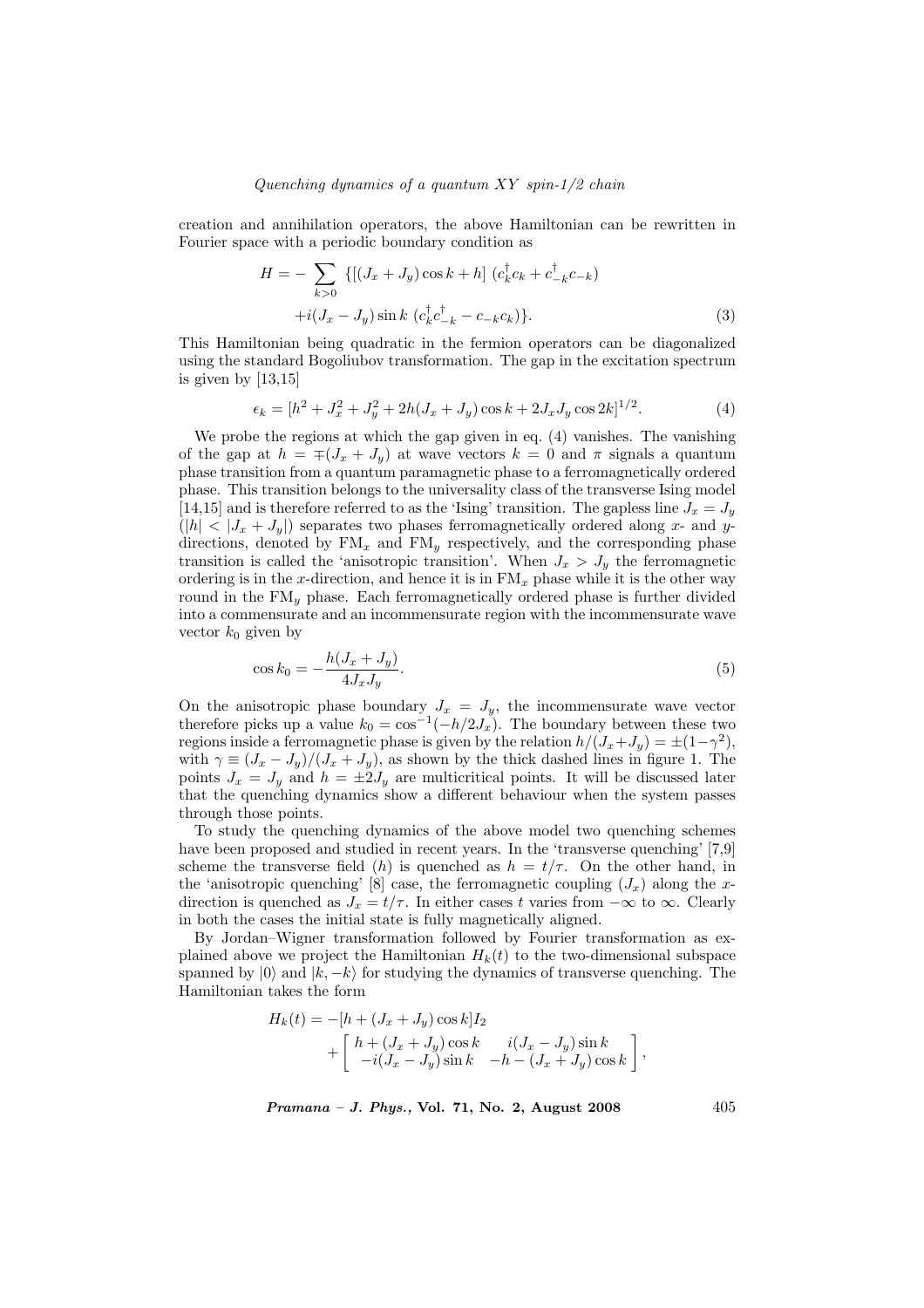

Figure 1. The phase diagram of the anisotropic  $XY$  model in a transverse field in the  $h/(J_x+J_y)-\gamma$  plane. Ising transitions occur along the vertical bold lines given by  $h/(J_x+J_y) = \pm 1$ . The system is also gapless on the horizontal bold line  $J_x = J_y$  for  $|h| < |J_x + J_y|$ . FM<sub>x</sub> (FM<sub>y</sub>) is a long-range ordered phase with ferromagnetic ordering in the  $x (y)$  direction. The thick dashed line marks the boundary separating the commensurate and incommensurate ferromagnetic phases. System evolves non-adiabatically in the impulse regions bounded by the thin dotted lines when the field h is quenched from  $-\infty$  to ∞. Multicritical points are denoted by the points A and B.

where  $I_2$  denotes the  $2 \times 2$  identity matrix. A state in this subspace can be represented as  $\psi_k(t) = u_k(t)|0\rangle + v_k(t)|k, -k\rangle$ , where the probability amplitudes  $u_k(t)$ and  $v_k(t)$  are time-dependent. The initial condition is given by  $u_k(-\infty) = 1$  and  $v_k(-\infty) = 0$ . The time evolution of a generic state is governed by the Schrödinger equation

$$
i\partial_t \psi_k(t) = H_k(t)\psi_k(t). \tag{6}
$$

The off-diagonal term of the projected Hamiltonian,  $\Delta = (J_x - J_y) \sin k$ , represents the interaction term between the two time-dependent levels. In the case of transverse quenching the time-dependent energy levels are given by  $E_{1,2}$  =  $\pm[h(t) + (J_x + J_y)\cos k]$ . The Schrödinger equation given above is identical to the Landau–Zener problem of a two-level system. Using the Landau–Zener transition formula, the transition probability of excitations at the final time is given by [6]

$$
p_k = e^{-2\pi \tilde{\gamma}},\tag{7}
$$

where  $\tilde{\gamma} = \Delta^2 / \left| \frac{d}{dt} (E_1 - E_2) \right|$ |. Equivalently,  $p_k$  determines the probability that the system remains in the initial state  $|0\rangle$  at the final time. For the transverse quenching case, one can use the relation in eq. (7) to obtain  $p_k$  as a function of the anisotropy term  $J_x - J_y$  and  $\tau$  as [7]

$$
p_k = e^{-\pi \tau (J_x - J_y)^2 \sin^2 k}.
$$
\n(8)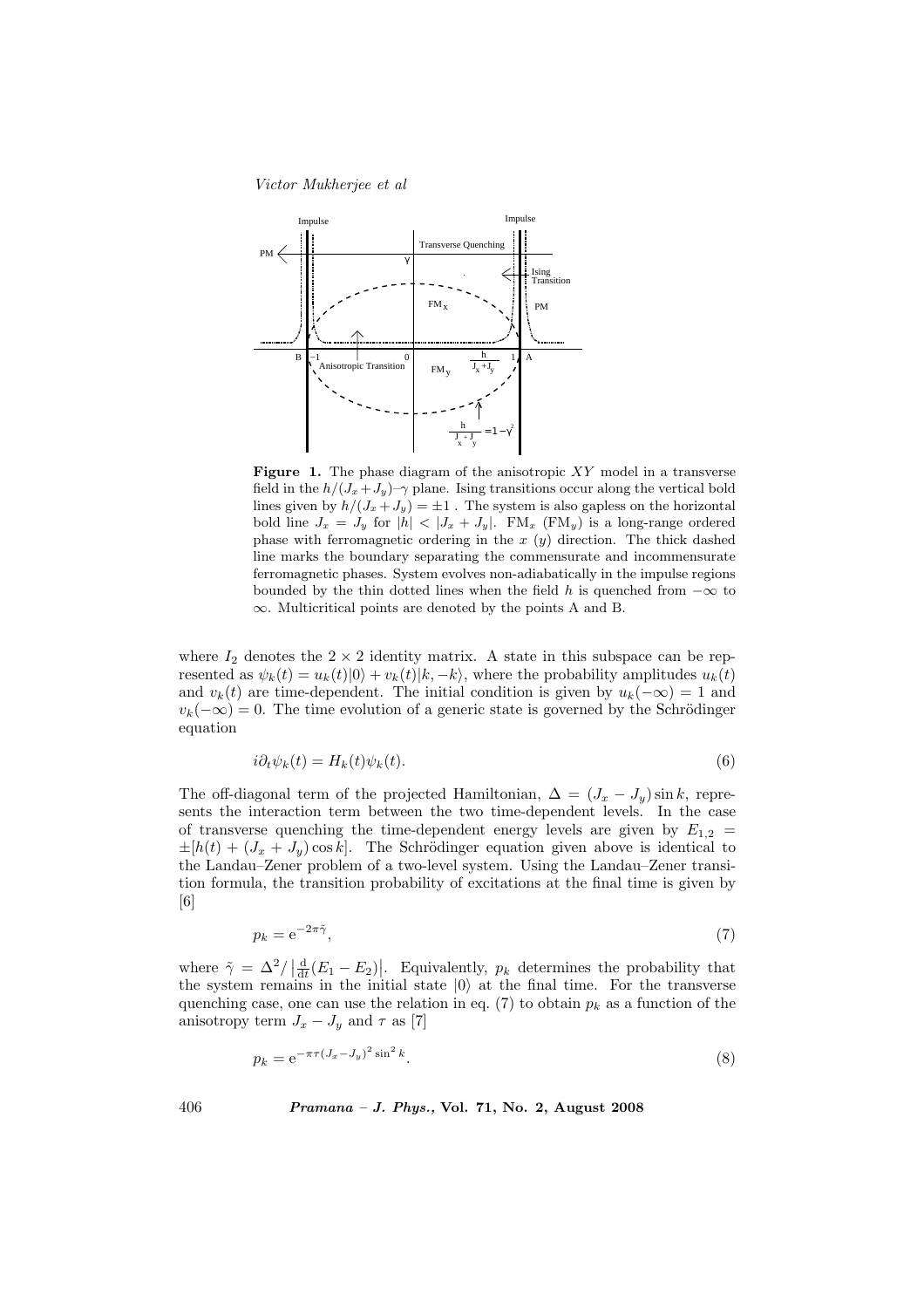Quenching dynamics of a quantum  $XY$  spin-1/2 chain



Figure 2. Schematic diagram showing the divergence of the relaxation time of the quantum Hamiltonian at the quantum critical points. As discussed in the text, the dotted vertical lines denote the regions ('impulse regions') where the system is forced to evolve non-adiabatically.

This leads to an expression for the density of kinks  $n$  generated due to non-adiabatic transitions,

$$
n = \int_0^\pi \frac{\mathrm{d}k}{\pi} p_k \simeq \frac{1}{\pi \sqrt{\tau} |J_x - J_y|}.
$$
\n(9)

Equation (9) shows that the kink density decreases as  $1/\sqrt{\tau}$  for large  $\tau$  as predicted by the Kibble–Zurek theory and proved by Cherng and Levitov in the case of transverse quenching [7].

We shall now focus on the anisotropic quenching scheme where the interaction term  $J_x(t) = t/\tau$  is changed from  $-\infty$  to  $\infty$ , with  $J_y$  and h held fixed at some positive values. Initial state of the system is fully antiferromagnetically polarized in the x-direction. As  $J_x$  increases from  $-\infty$ , the system goes through Ising and anisotropic critical lines at different points of time [8] as depicted in the static phase diagram of the model shown in figure 1. The adiabatic and non-adiabatic regions of time evolution are shown schematically in figure 2. In this scheme, Hamiltonian  $H_k(t)$  has time-dependent off-diagonal terms, which renders LZ mechanism apparently inapplicable here. However, by an appropriate unitary transformation [8] to a basis in which  $\sigma_x$  is diagonal, a LZ type of Hamiltonian with time-independent off-diagonal terms can be constructed in the case of anisotropic quenching also. The new Hamiltonian is given by

$$
H'_{k}(t) = -[h + (J_x + J_y)\cos k]I_2
$$
  
+ 
$$
\begin{bmatrix} J_x(t) + J_y\cos 2k + h\cos k & J_y\sin 2k + h\sin k \\ J_y\sin 2k + h\sin k & -J_x(t) - J_y\cos 2k - h\cos k \end{bmatrix}.
$$

Therefore, the anisotropic quenching is now placed on the same footing as the transverse quenching case. Naturally, a general state vector can be expressed as a linear combination of  $|e\rangle_{1k}$  and  $|e\rangle_{2k}$ ,

$$
|\psi_k(t)\rangle = C_{1k}(t)|e_{1k}\rangle + C_{2k}(t)|e_{2k}\rangle,\tag{10}
$$

where  $|e\rangle_{1k}$  and  $|e\rangle_{2k}$  are the eigenvectors of the Hamiltonian  $H'_{k}(t)$ . The initial condition in the anisotropic quenching case happens to be  $C_{1k}(-\infty) = 1$  and

Pramana – J. Phys., Vol. 71, No. 2, August 2008

\n
$$
407
$$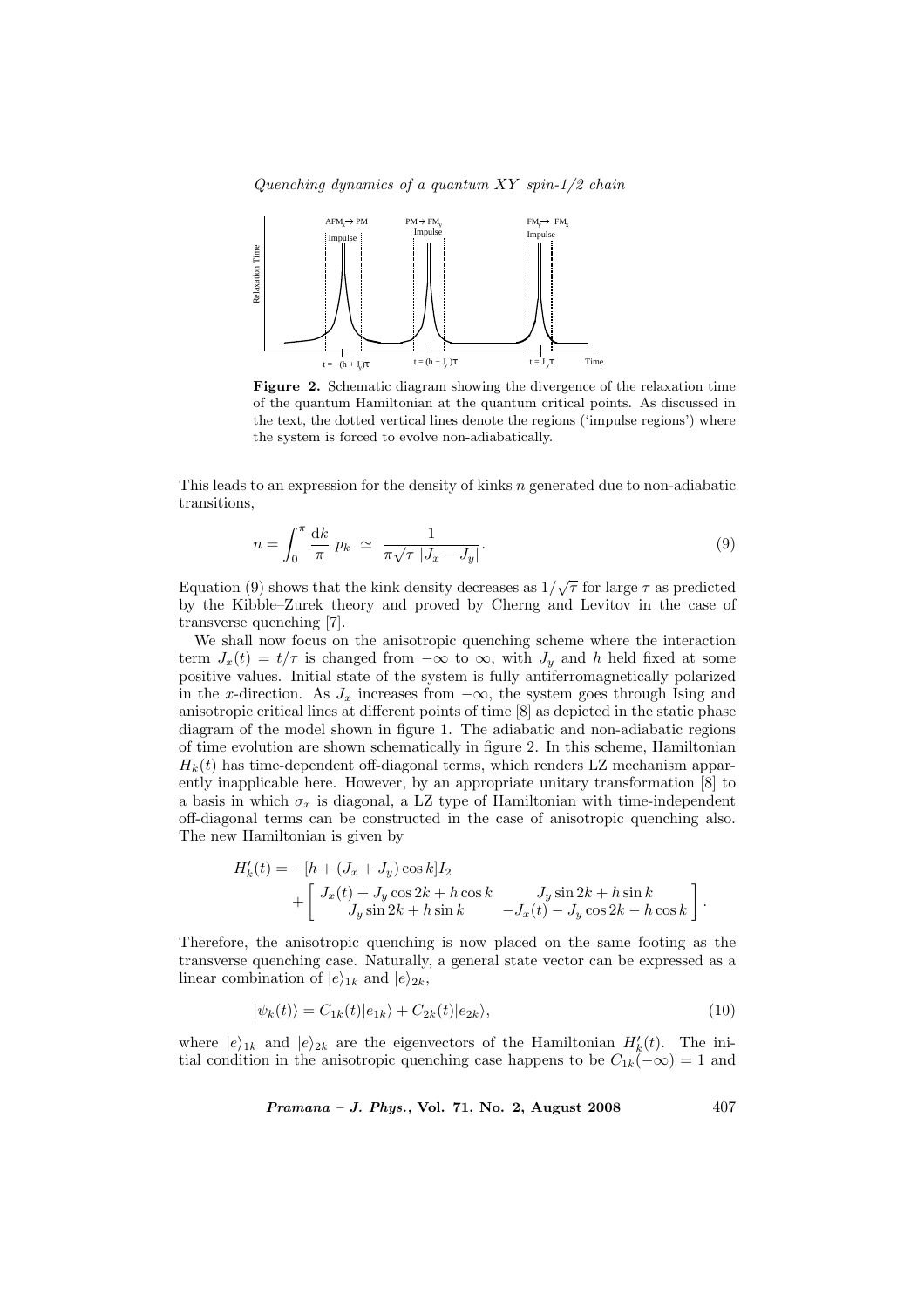

Figure 3. Variation of kink density n with  $\tau$  as obtained analytically for  $h = 0.2, 0.4, 0.6, 0.8$  (from bottom to top), with  $J<sub>y</sub> = 1$ . For large  $\tau$ , *n* increases with increasing h, whereas for small  $\tau$  it decreases for increasing h.

 $C_{2k}(-\infty) = 0$ . So the anisotropic non-adiabatic transition probability now turns out to be a function of  $J_y$  and h, and is given by

$$
p_k = |C_{1k}(\infty)|^2 = e^{-\pi \tau (J_y \sin 2k + h \sin k)^2}.
$$
 (11)

As in the transverse quenching case, we now measure the density of kinks given by

$$
n = \int_0^{\pi} \frac{\mathrm{d}k}{\pi} p_k = \int_0^{\pi} \frac{\mathrm{d}k}{\pi} e^{-\pi \tau (J_y \sin 2k + h \sin k)^2}.
$$
 (12)

In figure 3, the plot of the kink density as a function of the quenching time  $\tau$  is shown, which clearly shows that  $n \propto 1/\sqrt{\tau}$  for large values of  $\tau$ . This finding supports the prediction of the Kibble–Zurek mechanism even in the anisotropic quenching case. The approximate analytical form of n for large  $\tau$  is given by [8]

$$
n \simeq \frac{4J_y}{\pi\sqrt{\tau}(4J_y^2 - h^2)}.\tag{13}
$$

Figure 3 shows that this approximate form matches the exact result perfectly in the limit of large  $\tau$ . The kink density n increases with increasing field h as shown in figure 3. On the other hand, for small  $\tau$ , the density n is found to decrease with increasing h. The cross-over from the small  $\tau$  to the large  $\tau$  behaviour occurs around a typical quenching time  $\tau_0 = \ln 2/[\pi (J_y \sin 2k + h \sin k)^2]$ . Equation (13) shows a diverging kink density for  $2J_y = h$ . We have already mentioned that the point  $J_x = J_y = |h|/2$  is a multicritical point. Interestingly, when the system crosses the multicritical point, the kink density shows a much slower fall given as  $1/\tau^{1/6}$ .

The LZ formula used here is applicable only when the initial condition is such that at  $t \to -\infty$  the system is in fully magnetically aligned state, i.e.  $C_{1k}(-\infty) = 1\forall k$ . However, in order to solve the dynamics when the system does not start from a fully aligned state we need to extend the LZ formula to the case of arbitrary initial conditions. Let us consider two energy levels  $\epsilon_1(t)$  and  $\epsilon_2(t)$  which are moving with time as shown in figure 4, with a time-independent coupling between them. The Hamiltonian is given by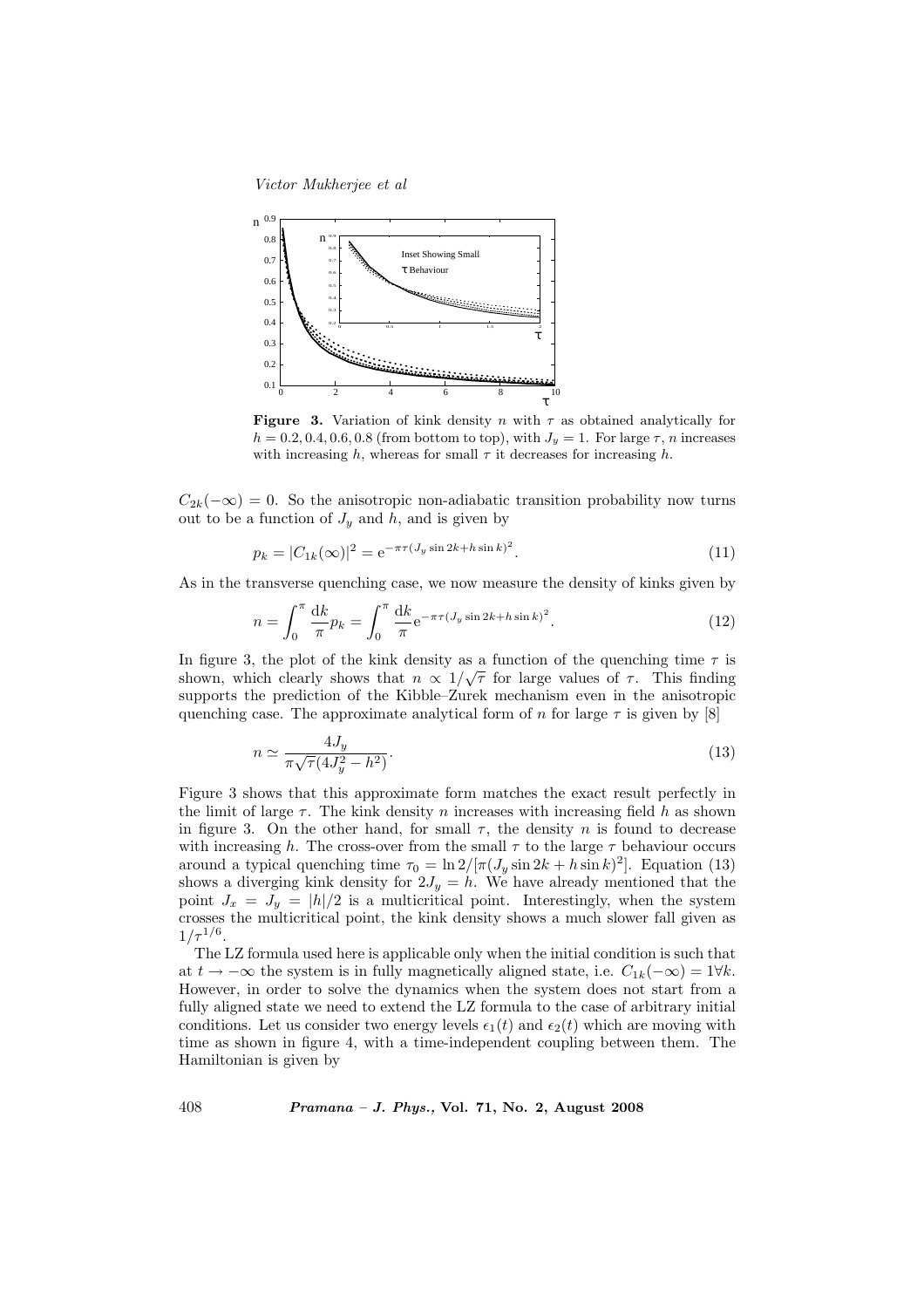Quenching dynamics of a quantum XY spin-1/2 chain



Figure 4. Landau–Zener energy levels.  $E_1(t)$ ,  $E_2(t)$  are the eigenvalues of H.

$$
H = H_0 + H_{\text{int}} = (\epsilon_1(t)|1(t)\rangle\langle1(t)| + \epsilon_2(t)|2(t)\rangle\langle2(t)|)
$$
  
 
$$
+ \Delta(|1(t)\rangle\langle2(t)| + |2(t)\rangle\langle1(t)|), \qquad (14)
$$

where

$$
H_0 = \epsilon_1(t)|1(t)\rangle\langle1(t)| + \epsilon_2(t)|2(t)\rangle\langle2(t)|
$$
\n(15)

and

$$
H_{\rm int} = \Delta(|1(t)\rangle\langle2(t)| + |2(t)\rangle\langle1(t)|).
$$
\n(16)

 $\epsilon_j(t)$  and  $|j(t)\rangle$  $(j = 1, 2)$  denote the instantaneous eigenenergy and eigenstate of  $H_0(t)$  respectively. We assume a linear variation of  $\epsilon_1(t) - \epsilon_2(t)$  given by  $\epsilon_1(t)$  –  $\epsilon_2(t) = \alpha(t)$ , where  $\alpha$  is a positive constant. Coupling between the two states is given by  $H_{\textrm{int}}$  in which  $\Delta$  is time-independent. The level crossing takes place at  $t = 0$  where the energy gap is also minimum, given by 2∆.

Defining a general state vector as  $|\Psi(t)\rangle = \overline{C}_1(t)|1(t)\rangle + \overline{C}_2(t)|2(t)\rangle$  one can immediately write down the evolution equation for the probability amplitudes  $\bar{C}_1(t)$ and  $\overline{C_2}(t)$  as

$$
i\frac{\mathrm{d}}{\mathrm{d}t}\bar{C}_1(t) = \epsilon_1(t)\bar{C}_1(t) + \Delta\bar{C}_2(t),
$$
  
\n
$$
i\frac{\mathrm{d}}{\mathrm{d}t}\bar{C}_2(t) = \epsilon_2(t)\bar{C}_2(t) + \Delta\bar{C}_1(t).
$$
\n(17)

We make a convenient choice of the variables as

$$
\bar{C}_1(t) = C_1(t)e^{-i\int_{-\infty}^t dt' \epsilon_1(t')}
$$
\n(18)

$$
\bar{C}_2(t) = C_2(t)e^{-i\int_{-\infty}^t dt' \epsilon_2(t')}
$$
\n(19)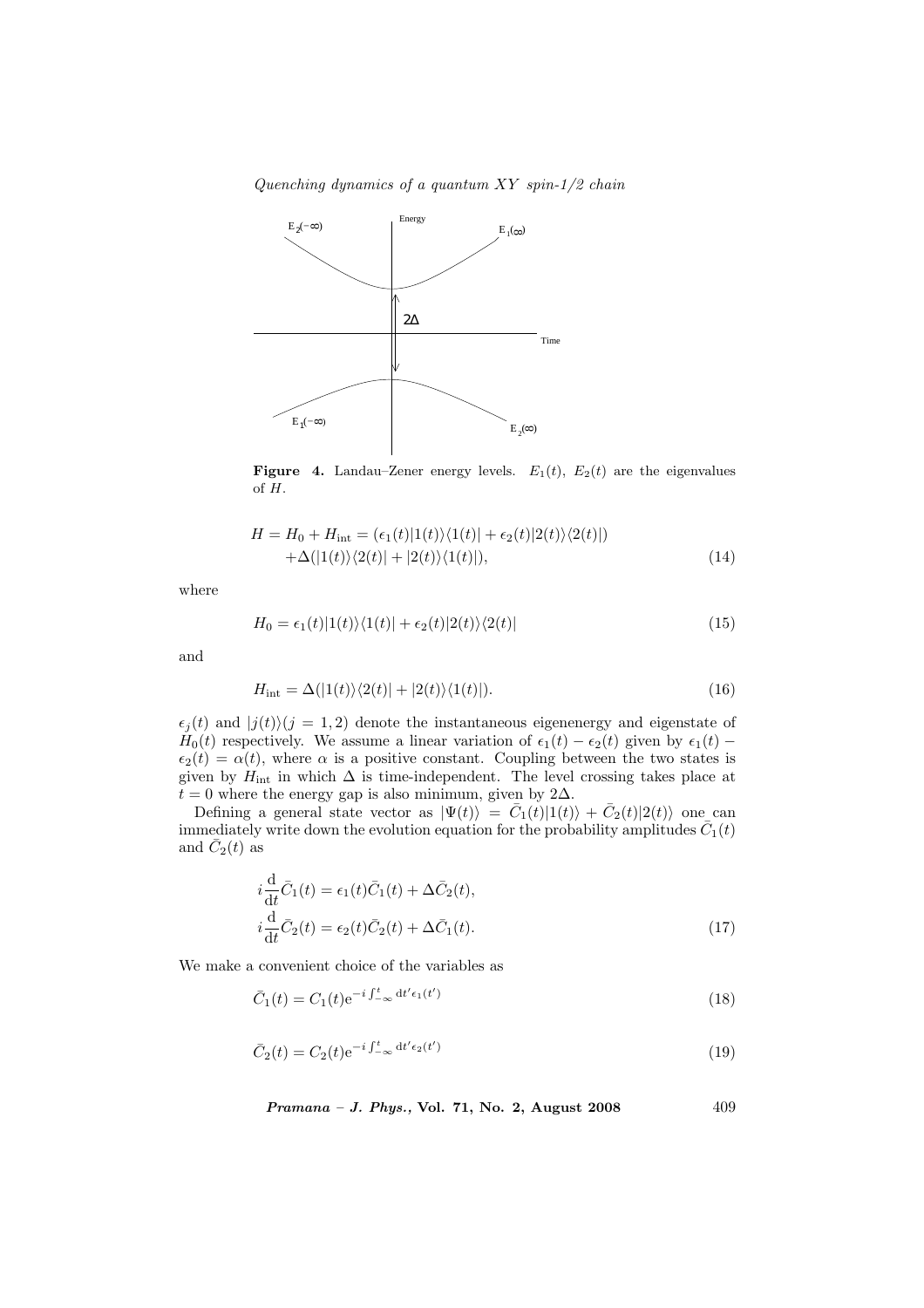and finally introduce a variable

$$
C_2(t) = e^{\left[-\frac{i}{2}\int_{\infty}^t dt'(\epsilon_1(t') - \epsilon_2(t'))\right]}U(t)
$$
\n(20)

to arrive at an equation for the evolution operator  $U$  given as

$$
\frac{\mathrm{d}^2}{\mathrm{d}z^2}\bar{U}(z) + \left(n + \frac{1}{2} - \frac{1}{4}z^2\right)\bar{U}(z) = 0,\tag{21}
$$

where  $z = e^{-\pi/4i} \alpha^{1/2} t$  and  $n = i \Delta^2/\alpha$ . Two independent solutions of eq. (21), known as Weber's differential equation, are given by  $D_n(z)$  and  $D_{-n-1}(iz)$  where

$$
D_n(z) = 2^{\frac{1}{2}n + \frac{1}{4}} z^{-\frac{1}{2}} W_{\frac{1}{2}n + \frac{1}{4}, -\frac{1}{4}} \left(\frac{1}{2}z^2\right),
$$

and

 $W_{k,m}(z)$  $\sim e^{-\frac{1}{2}z}z^k$  $\left[1 + \sum_{n=1}^{\infty} \right]$  $n=1$  $(m^2 - (k - \frac{1}{2})^2)(m^2 - (k - \frac{3}{2})^2) \cdots (m^2 - (k - n + \frac{1}{2})^2)$  $n!z^n$ 

for large values of z [28]. Putting these values in  $D_n(z)$  and  $D_{-n-1}(iz)$  we find that, in the limit  $R \to \infty$ ,

$$
D_n(Re^{-i\pi/4}) \simeq e^{\frac{\pi\Delta^2}{4\alpha}} e^{i(\frac{R^2}{4} + \frac{\Delta^2}{\alpha}\ln R)}
$$
(22)

#

and in the same limit  $D_{-n-1}(iRe^{-\frac{\pi}{4}i}) = 0$ , where  $R = \alpha^{1/2}t$ . Therefore, in the limit  $R \to \infty$  this gives  $|D_n(Re^{-i\pi/4})|^2 = e^{\pi \Delta^2/2\alpha}$ . For convenience, let us take some arbitrary value of  $C_2(\infty)$  as the initial condition. The limiting value of eq. (22) gives

$$
|C_2(\infty)|^2 = |B|^2 e^{\pi \Delta^2/2\alpha},\tag{23}
$$

where  $|B|^2$  is a constant to be determined. Equation (23) yields

$$
|B|^2 = |C_2(\infty)|^2 e^{-\pi \Delta^2/2\alpha}.
$$
\n(24)

On the other hand, in the limit  $R \to -\infty$ , it can be shown that  $D_n(Re^{-i\pi/4}) =$  $e^{\frac{3\pi\Delta^2}{4\alpha}}e^{i(\frac{R^2}{4}+\frac{\Delta^2}{\alpha}\ln|R|)}$  and  $D_{-n-1}(iRe^{-i\pi/4})=0$ . Using this result along with eq. (24), it can be shown that

$$
|C_2(-\infty)|^2 = |C_2(\infty)|^2 e^{-2\pi\gamma},\tag{25}
$$

where  $\gamma = \frac{\Delta^2}{\frac{d}{dt} |\epsilon_1(t) - \epsilon_2(t)|}$ . In addition to  $|C_2(\infty)|^2$ , if we consider the contribution coming from the spins that were already in the excited state at  $t \to +\infty$ , i.e.  $|C_1(\infty)|^2$ , we get

$$
|C_2(-\infty)|^2 = |C_2(\infty)|^2 e^{-2\pi\gamma} + |C_1(\infty)|^2 (1 - e^{-2\pi\gamma}).
$$
\n(26)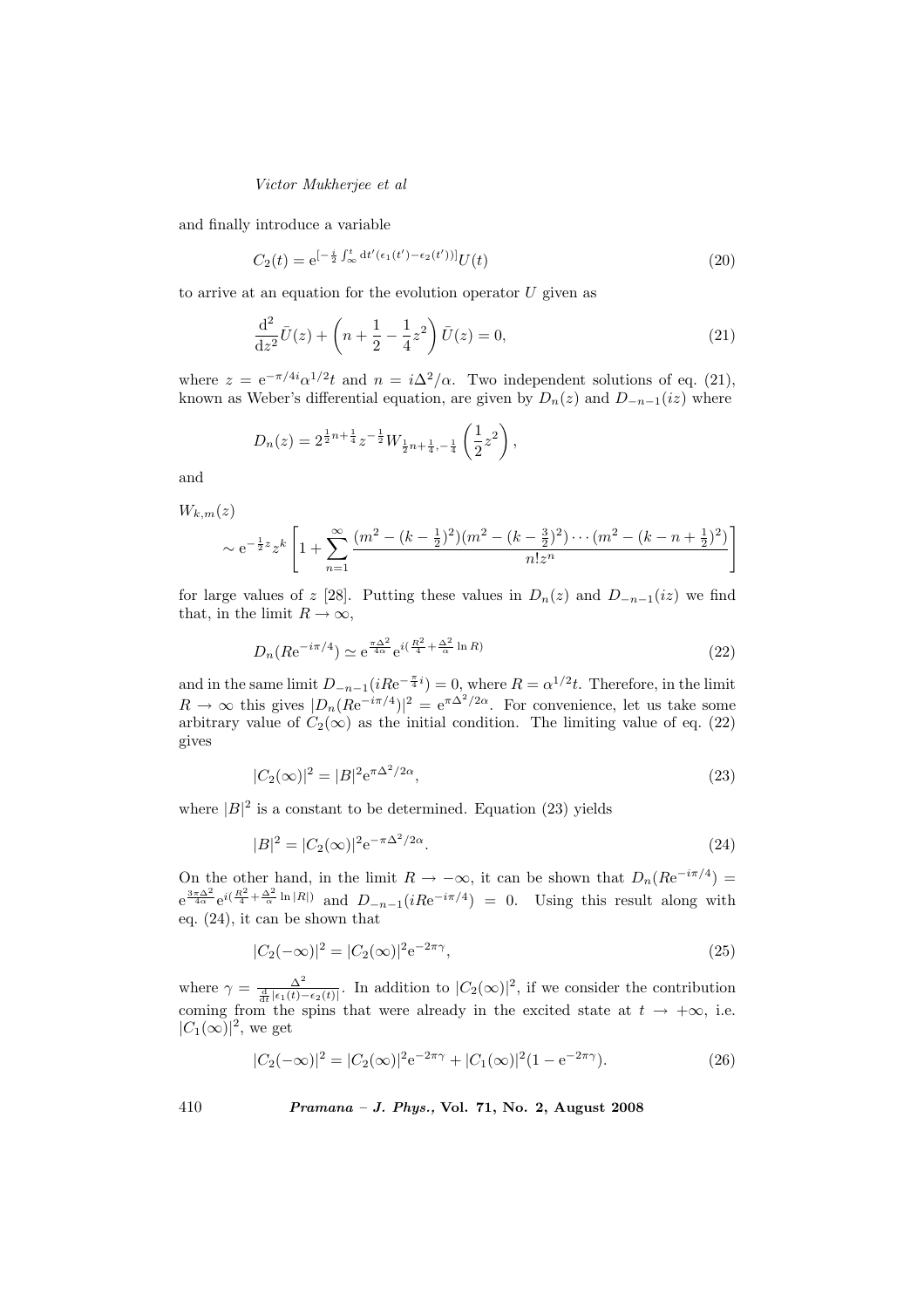In the same spirit, one can arrive at the relation

$$
|C_1(\infty)|^2 = |C_1(-\infty)|^2 e^{-2\pi\gamma} + |C_2(-\infty)|^2 (1 - e^{-2\pi\gamma}).
$$
\n(27)

Hence for the special case which is used in previous calculation with  $|C_1(-\infty)|^2 = 1$ and  $|C_2(-\infty)|^2 = 0$  we get  $|C_1(\infty)|^2 = e^{-2\pi\gamma}$ .

Now we shall apply this generalized Landau–Zener formula for the quenching dynamics of the above spin chain when quenched from  $t \to -\infty$  to  $t \to \infty$  for any arbitrary initial condition, i.e.,  $|C_{1k}(-\infty)|^2$  is not necessarily equal to 1 for all k, implying that the initial state is not perfectly magnetically ordered. This means that in the case of transverse quenching some spins are aligned opposite to the direction of magnetic field at  $t \to -\infty$ , and in the case of anisotropic quenching, perfect antiferromagnetic alignment is not present in the system even when  $J_x \rightarrow$  $-\infty$ . Equation (27) shows that the probability of non-adiabatic transition is given by  $p_k = |C_{1k}(-\infty)|^2 e^{-2\pi\gamma} + |C_{2k}(-\infty)|^2 (1 - e^{-2\pi\gamma})$  and therefore the kink density  $n=\frac{1}{2\pi}$  $\frac{|C|}{r^{\pi}}$  $-\frac{\pi}{4}$ [ $|C_{1k}(-\infty)|^2 e^{-2\pi i/2} + |C_{2k}(-\infty)|^2 (1 - e^{-2\pi i/2})$ ]dk. As shown previously, by an appropriate unitary transformation the anisotropic quenching can be brought to the same footing as the transverse quenching. So the same conclusion holds good for both types of quenching, even at the multicritical point.

#### 1. Conclusions

We have studied the adiabatic quantum dynamics of an anisotropic  $XY$  spin-1/2 chain in a transverse field when the parameters of the Hamiltonian are quenched at a steady and finite rate. We have looked into the cases in which the system does not necessarily start from its initial ground state. We have also calculated the kink density, and found it to satisfy Kibble–Zurek mechanism irrespective of the initial state.

#### References

[1] M Greiner, O Mandel, T Esslinger, T W Hänsch and I Bloch, Nature (London) 415, 39 (2002)

T Stöferle, H Moritz, C Schori, M Köhl and T Esslinger, Phys. Rev. Lett. 92, 130403 (2004)

V M H Ruutu, V B Eltsov, A J Gill, T W B Kibble, M Krusius, Yu G Makhlin, B Placais, G E Volovik and Wen Xu, Nature (London) 382, 334 (1996)

C Bäuerle, Yu M Bunkov, S N Fisher, H Godfrin and G R Pickett, Nature (London) 382, 332 (1996)

R Carmi, E Polturak and G Koren, Phys. Rev. Lett. 84, 4966 (2000).

- [2] K Sengupta, S Powell and S Sachdev, Phys. Rev. A69, 053616 (2004)
- [3] P Calabrese and J Cardy, *J. Stat. Mech: Theory Expt.* P04010 (2005)
- [4] A Das, K Sengupta, D Sen and B K Chakrabarti, Phys. Rev. B74, 144423 (2006)
- [5] W H Zurek, U Dorner and P Zoller, Phys. Rev. Lett. 95, 105701 (2005)
- [6] S Suzuki and M Okada, in Quantum annealing and related optimization methods edited by A Das and B K Chakrabarti (Springer-Verlag, Berlin, 2005) p. 185
- [7] R W Cherng and L S Levitov, Phys. Rev. A73, 043614 (2006)